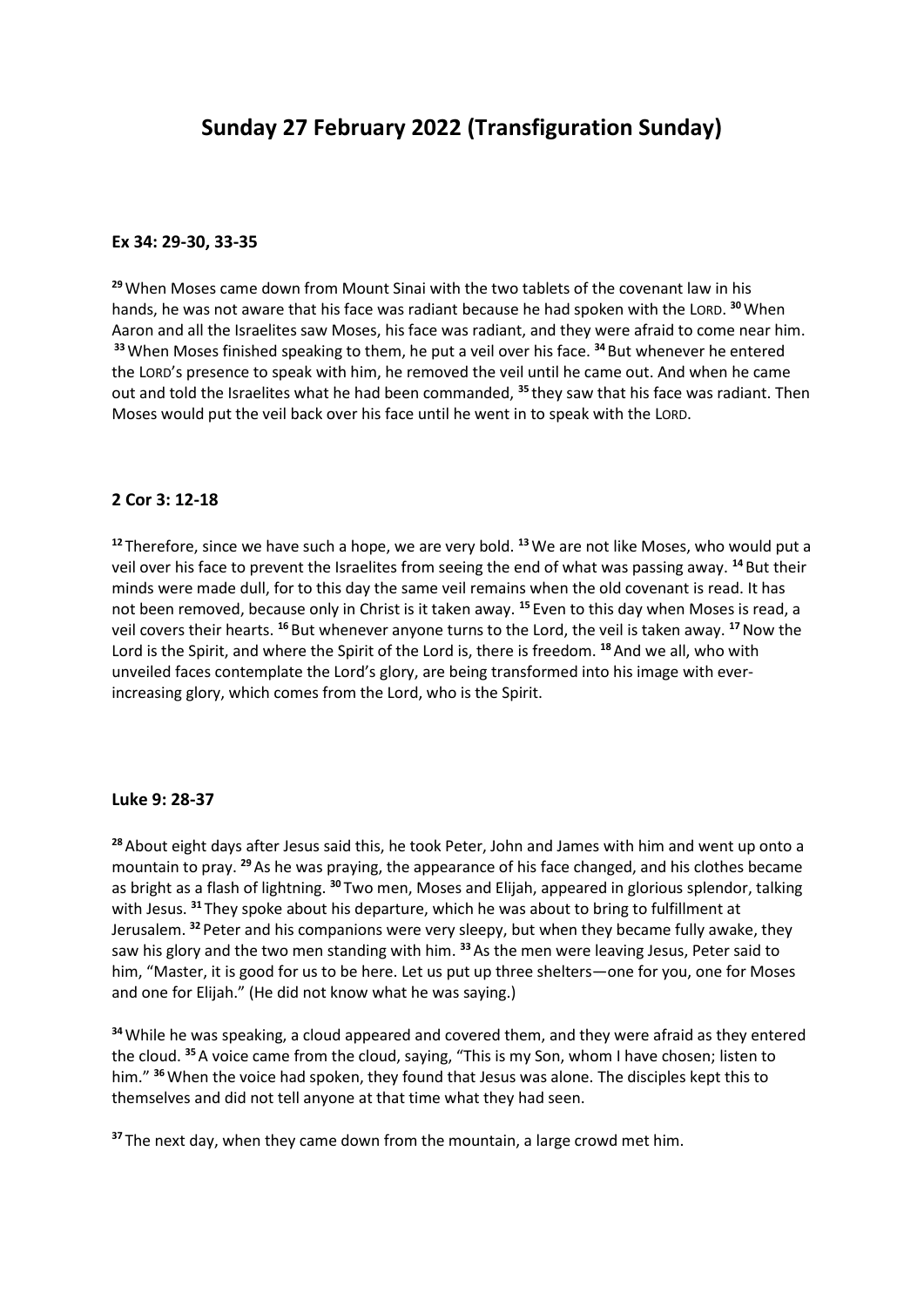# **Meditation: Jesus leads us up and down the mountain**

Today is Transfiguration Sunday in the Methodist Church. But I wonder if you know what 'transfiguration' means? It's a long word, and one that we don't use much in our normal, everyday conversations.

Maybe, if you've read the Harry Potter books, you'll know that Professor McGonagall teaches transfiguration. Here the pupils of Hogwarts learn how to change one object into another, and Professor McGonagall can actually turn herself into a cat.

In the Bible, transfiguration isn't about turning into random objects or animals, but it is about a dramatic and supernatural change in appearance.

There are two special instances of transfiguration in the Bible – it happened to Moses, and it happened to Jesus. Both times it happened at the top of a mountain.

# **Let's take a quick look at what happened to Moses:**

In the book of Exodus we read that Moses led the Hebrews out of slavery in Egypt. When they were in the desert, Moses received the Ten Commandments from God, and he would often go to the mountain to speak with God. Whenever Moses was speaking with God, his face became *radiant*, so much so that, when he came back down the mountain, he had to cover his face with a veil so as not to scare the people.

The story of Jesus' transfiguration is a bit different because he wasn't alone. Jesus had friends with him who experienced it all.

# **Let's take a longer look at what happened to Jesus:**

Jesus leads three of his closest friends, Peter, James and John up the mountain. I wonder how the disciples might have been feeling?

How would you have felt if Jesus invited you to pray with him at the top of a mountain?

Maybe the disciples were worn out from all the travelling and exhausted from dealing with all the crowds who were following Jesus.

I imagine that Peter, James and John felt honoured at having been selected by Jesus to accompany him on this intimate trip. But they were facing an uncomfortable night on a mountain without any camping equipment.

When they eventually reach the top of the mountain, Jesus starts to pray. And, as seems to be a repeating pattern of behaviour, the exhausted disciples fall asleep.

In their sleepy state and in this unusual place, it suddenly dawns on them that strange things are happening! There is a brightness that seems to be coming from Jesus himself. And Jesus is talking with other people – Moses and Elijah no less! It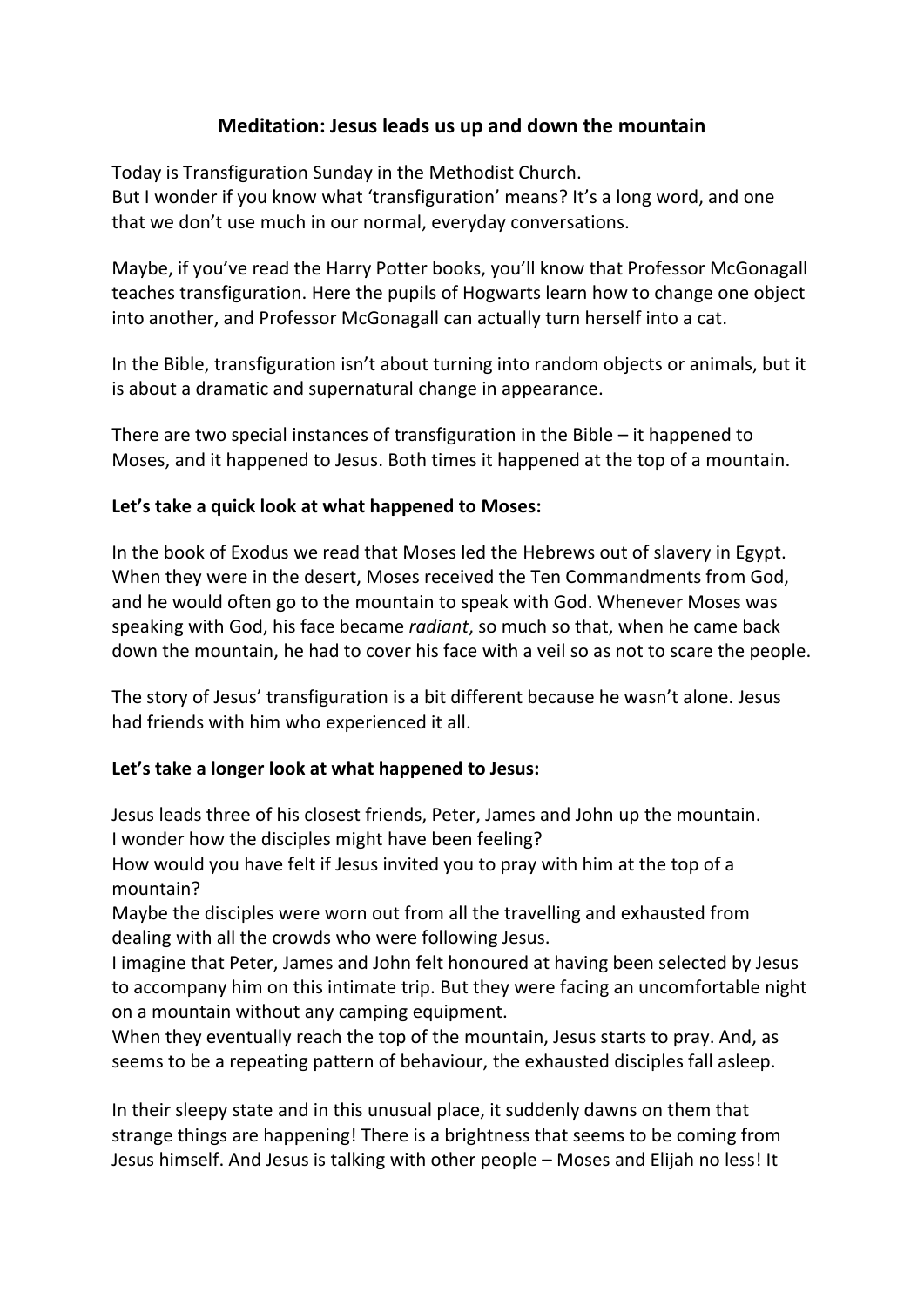isn't a dream. They are snapped into full-consciousness, fully awake and wide-eyed. Something spectacular and miraculous was happening! The mountain top was ablaze with the extraordinary. And they were there, they were witnesses! Peter is overwhelmed with excitement, and says the first thing that enters his head.

But the scene is suddenly changed. A thick cloud descends and envelopes them. What was clear is suddenly shrouded in mystery. Vision is obscured. Excitement and enthusiasm quickly turn to fear. And then a voice. It sounds just like the voice that spoke when Jesus was baptised. The voice of God, one more time, audibly and clearly saying: "This is my Son, whom I have chosen; listen to him."

As the cloud lifts, the three disciples see only Jesus. It is a clear moment of truth. Their ability to see is restored, and their vision is focussed on the one thing that matters: Jesus. Everything that came before this moment: the law according to Moses, Elijah and the prophets – everything is simplified and focussed on the one thing that is good and enduring: Jesus, the Christ; Jesus, God's son.

They gaze at him. Amazed. In awe. There are no words. Even Peter keeps his mouth shut. Somehow words are not needed. What they just experienced was indescribable. It was real, but also a mystery. A glimpse of the transfigured Jesus. A glimpse of the glory of God. It was a gift, a treasure. And they would need it later in life. They needed to remember this moment, especially when things got difficult.

The next morning, Jesus leads them back down the mountain. Jesus leads them back down to everyday life, back to the other disciples, back to the needs and demands of all the people, back to the work of loving and caring and suffering and learning. But they would never be the same again. *They* had been transformed too. They had experienced a miracle. They *knew* who Jesus was. And they would follow him for the rest of their lives.

# **This journey up and down the mountain can be an analogy for our own spiritual lives too.**

At some point, Jesus leads *us* up the mountain. Have *you* ever had a 'mountaintop' experience? Have *you* ever experienced something so special that you could hardly put it into words?

The apostle Paul wrote about Moses' transfigured appearance and how Moses had to put a veil over his face because it was so radiant. In 2 Corinthians Paul says, "Whenever anyone turns to the Lord, the veil is taken away. (...) And we all, who with unveiled faces contemplate the Lord's glory, are being transformed into his image with ever-increasing glory..." (2 Cor 3: 16, 18).